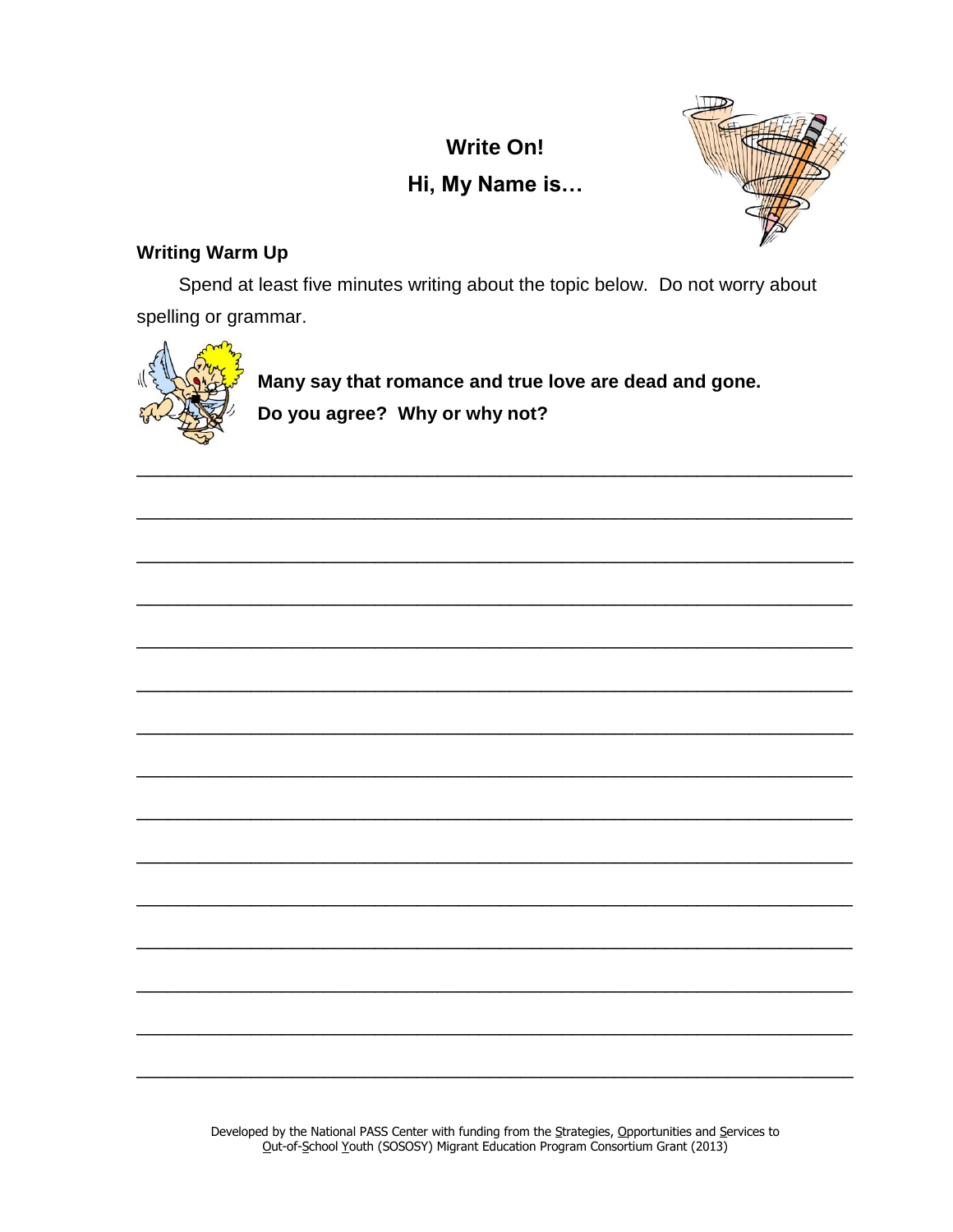### **Getting to Know Someone New**

It can be difficult to talk to a new person. It can be *really* hard to talk to someone you might be interested in dating. A million thoughts run through your mind: What should I say? How do I look? Will he/she like me? Should I ask him/her on a date? It can be very stressful. Sometimes you don't know what to say or how to act. If you get frustrated, you may just walk away.

It is important to be **appropriate** when meeting a new person. You don't want to say things that are rude. You don't want to talk about things that would **offend** the other person. In addition, you don't want to do things that would also make the other person nervous or afraid. There are two important things to think about when meeting a new person.

- How to act
- What to talk about

In this lesson, you will learn about what to do and what to say to a person you are interested in knowing better.

#### **Body Language: Do This…**

When you want to meet someone, it is important to always be polite. That includes using appropriate body language. Body language is what is going on when



your mouth isn't moving. It is the way you dress. It is the way you look at someone. It is the way you hold your hands. It is the way you stand. Body language tells a lot about you. It can be more important than words. For example, if someone keeps looking down at the floor, this tells you that there may be

something on the floor or it may tell you that the person is shy. If they cannot look you in the eye or if they wring their hands or if they rock back and forth on their feet, these are other body language clues that they may be shy. These can be signs of nervousness. This may be what you do when meeting a new person.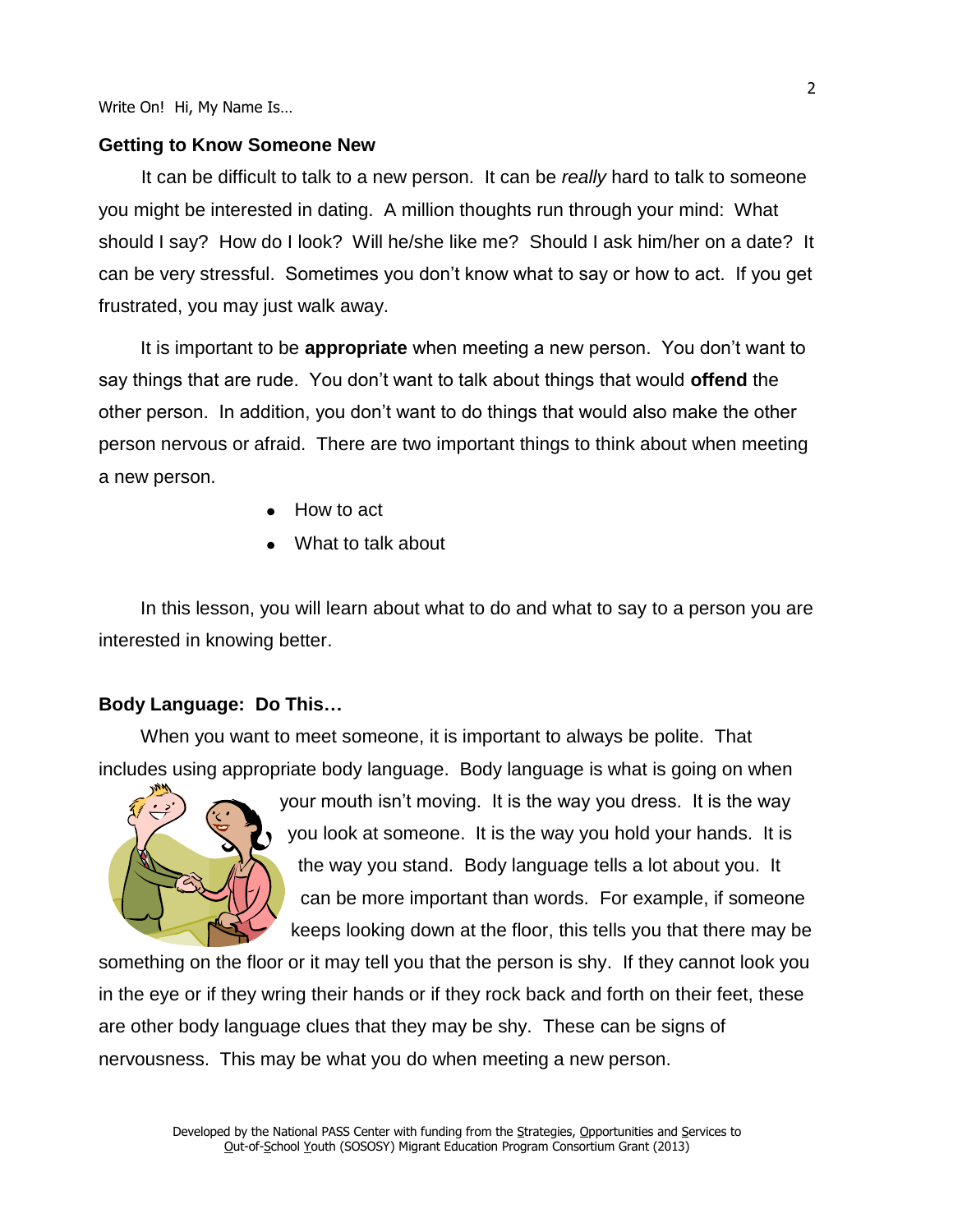This behavior is not bad; it's just distracting. When you meet a new person there are certain things you want to do. Look at the following list. It isn't a very big list, but these three things can make a difference.

- Maintain eye contact.
- Try to look relaxed—put your hands in your pockets or at your sides.
- Smile, smile, smile.

These actions help you appear calm and confident. Is this how you would like to appear to someone else?

Make a list of other body language you could use to make someone else comfortable or to let them know you are a nice person.



## **Not This…**

Some body language, however, can be bad. The following is a list of things you would **NOT** want to do. Actions like this can make people uncomfortable or afraid.

- Wear clothes that might be too revealing
- Stare at someone for a long time
- Stand too close to someone
- Follow someone around
- Bother someone who has asked to be left alone
- Make rude hand gestures

If you avoid these types of actions and always remember to be polite, your body language will be correct.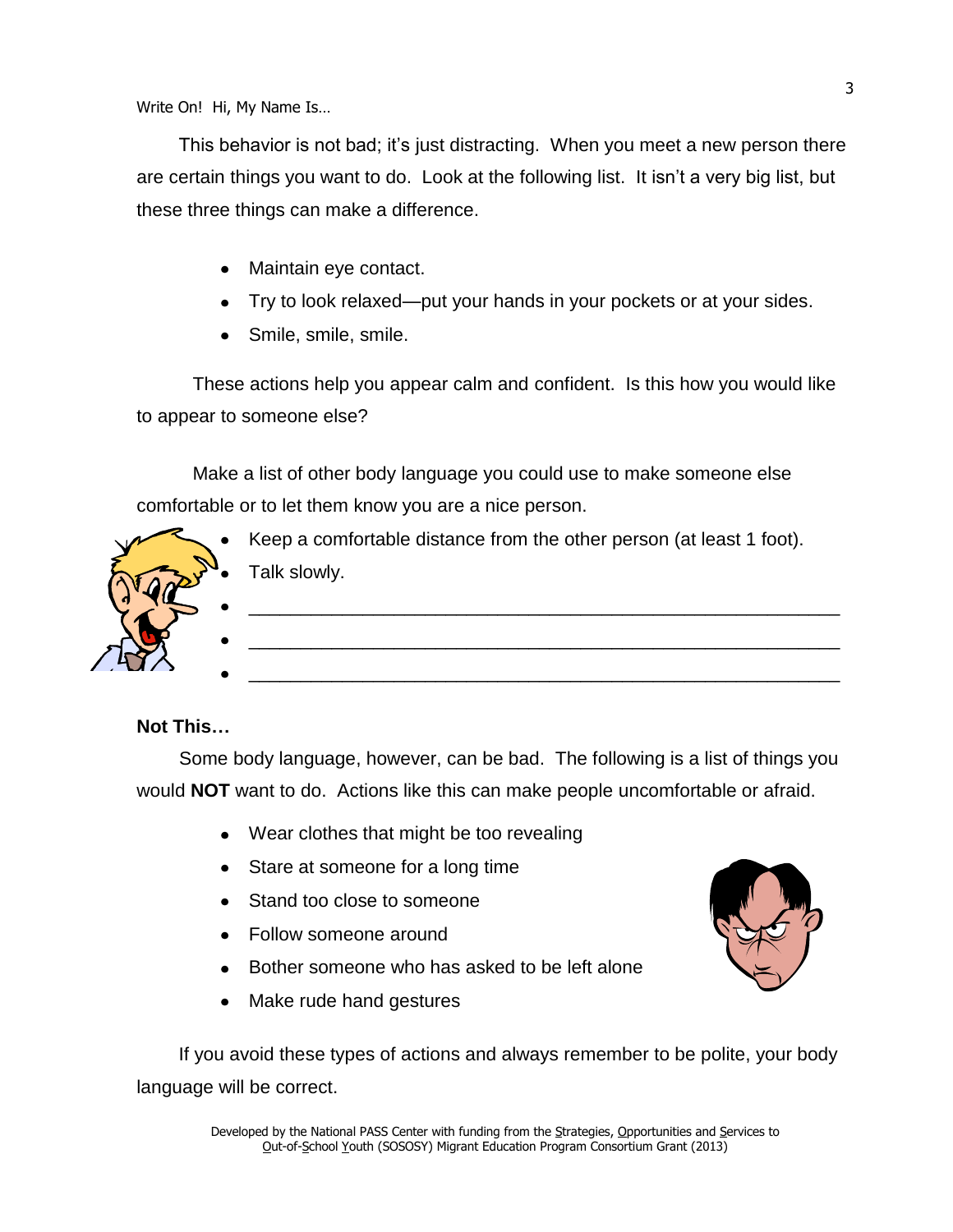#### **What to Wear**

Have you ever had to dress-up for a special occasion? How did it make you feel? Most people like to wear clean, nice clothes. They like to wear things that make them look good. These are the types of clothes you will want to wear when you are meeting



someone. For example, if you are going on a job interview, there are certain types of clothes you might wear. You may wear a suit and tie or a pair of clean pants and shirt. If you are female, you might want to wear a dress. What you wear will depend on where you are going to meet this person. If you are at a party, you may

want to wear special party clothes. If you are at the beach, you may want to wear a swim suit. If you are in the store, maybe you will be wearing jeans and a shirt. It doesn't matter what you wear as long as it is clean and **appropriate**. Like body language, clothes can tell others what kind of a person **you** are. Before meeting someone new, be sure that your clothes are sending the right message.

#### **Talking to a New Person**

Talking to someone you don't know can be hard. There are ways to make it easier. We can break it down into steps. There is a right way to talk to someone and a wrong way. You never want to talk about things that would make the person feel

uncomfortable or frightened. These topics would include anything violent or sexual. You should always keep your topics light, but informative. Talk about subjects that you could talk to your **friend's mother** about such as animals, sports, or the weather. Talk about subjects you know well, but also tell something about you.



## **Check it Out!**

*Painting Pictures with Words* in the **Reading on the Move** lesson series can also help you create your list in an interesting way.

Find it on the Internet at

**www.migrant.net/migrant/publications/index.htm**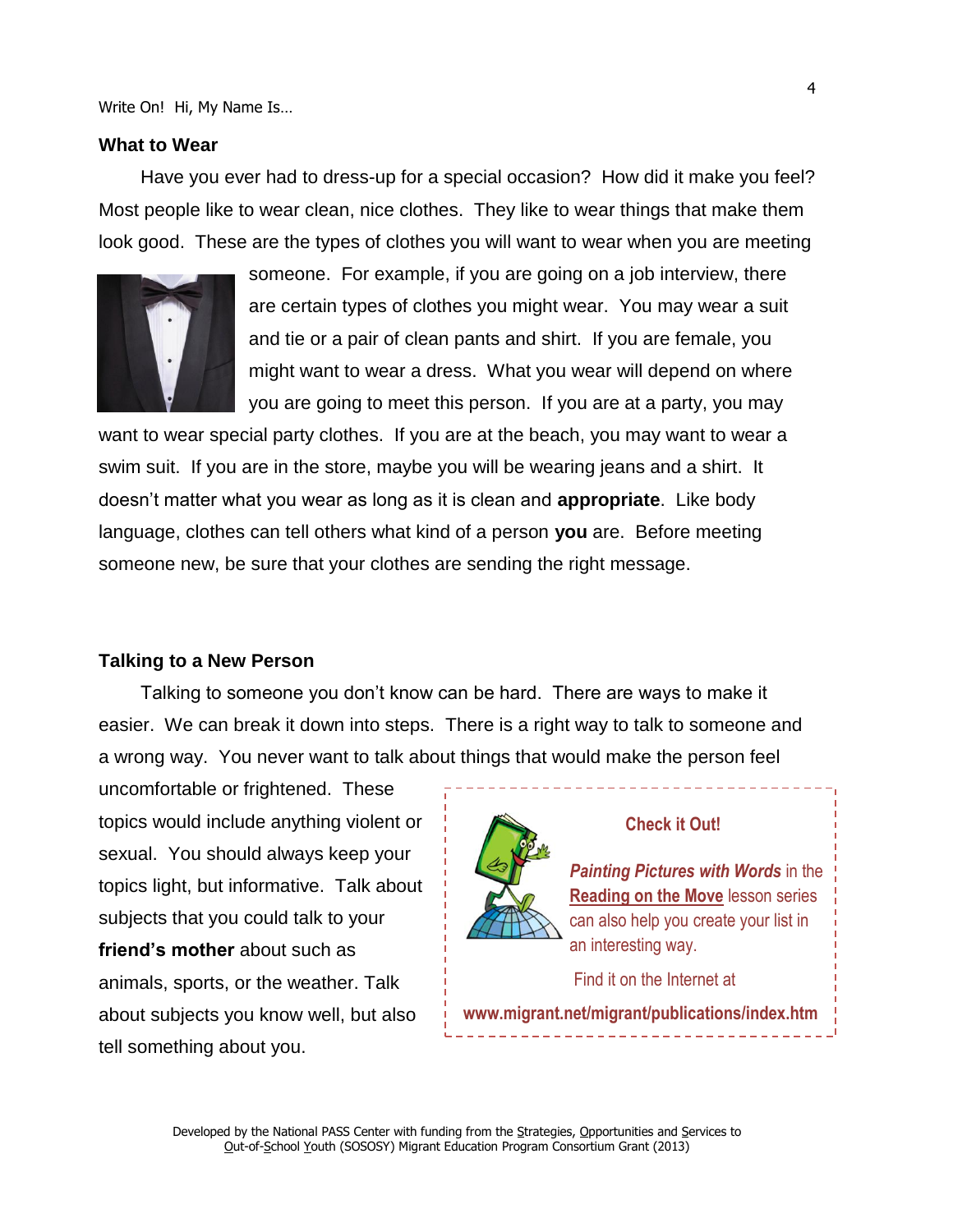## **Step One**

Create a list of things that *you* are an expert at. What can you easily talk about? Start by making a list of five things that you are interested in. Write down why those activities are interesting to you. Write down how they make you feel.

Example: I like to ride horses. I like the way the horse and the leather smell. I feel free when I ride. I like to ride through the woods.

| 2. $\frac{1}{2}$ $\frac{1}{2}$ $\frac{1}{2}$ $\frac{1}{2}$ $\frac{1}{2}$ $\frac{1}{2}$ $\frac{1}{2}$ $\frac{1}{2}$ $\frac{1}{2}$ $\frac{1}{2}$ $\frac{1}{2}$ $\frac{1}{2}$ $\frac{1}{2}$ $\frac{1}{2}$ $\frac{1}{2}$ $\frac{1}{2}$ $\frac{1}{2}$ $\frac{1}{2}$ $\frac{1}{2}$ $\frac{1}{2}$ $\frac{1}{2}$ $\frac{1}{2}$ |  |  |
|------------------------------------------------------------------------------------------------------------------------------------------------------------------------------------------------------------------------------------------------------------------------------------------------------------------------|--|--|
|                                                                                                                                                                                                                                                                                                                        |  |  |
|                                                                                                                                                                                                                                                                                                                        |  |  |
|                                                                                                                                                                                                                                                                                                                        |  |  |
|                                                                                                                                                                                                                                                                                                                        |  |  |
|                                                                                                                                                                                                                                                                                                                        |  |  |
|                                                                                                                                                                                                                                                                                                                        |  |  |
|                                                                                                                                                                                                                                                                                                                        |  |  |
|                                                                                                                                                                                                                                                                                                                        |  |  |

Well done! Now you have a list of subjects that you can always fall back on if the conversation gets slow.

**Remember: Keep your topics light and informative.**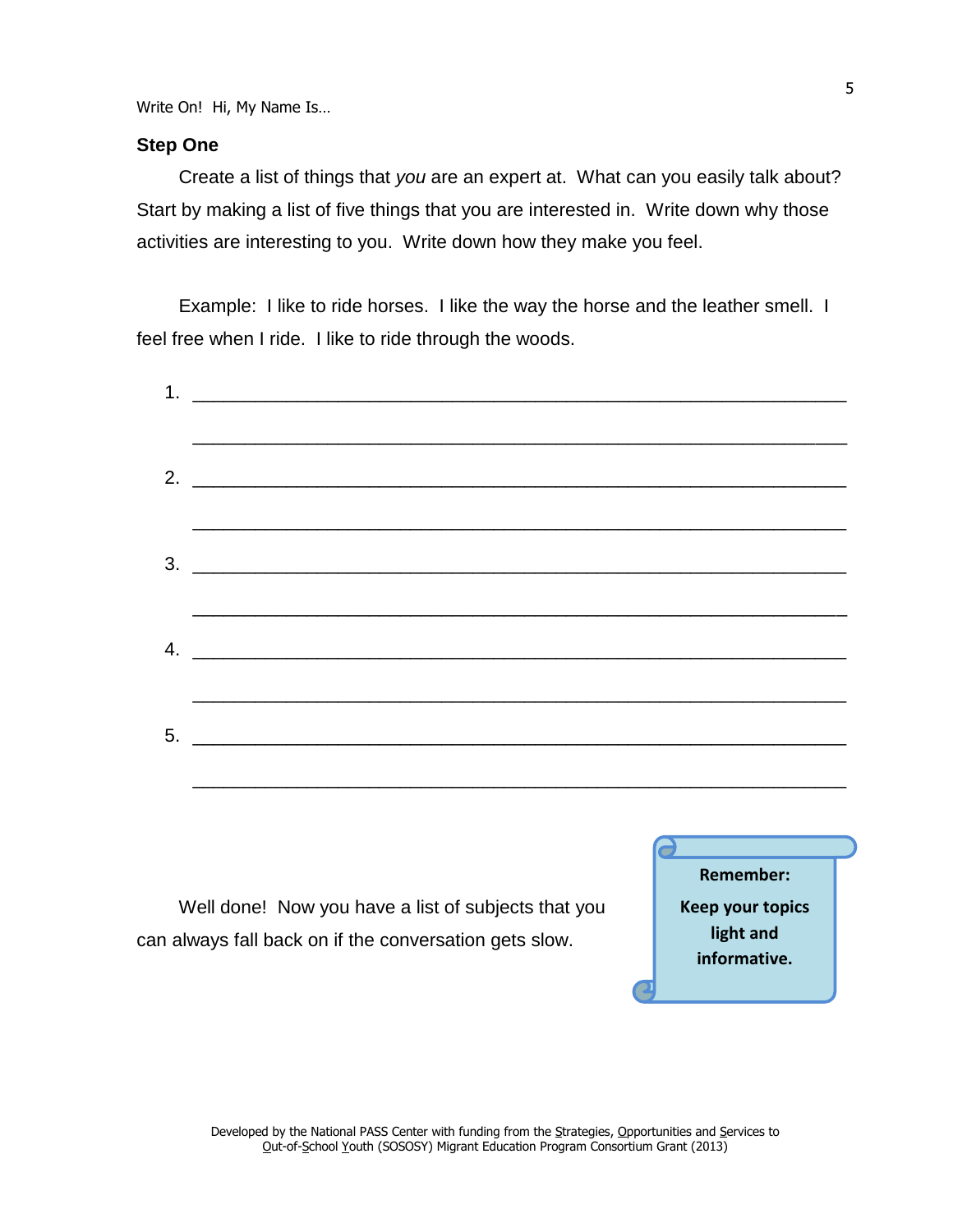## **Step Two**

Another thing you can do to make this easier is to find out what she/he is interested in. Do you have friends in common? Could you ask a friend about her/him? If you don't have friends in common, what do you know about her/him? Do you see this person at a convenience store? Then maybe you could talk about what you or the other person is buying. Make a list of things you already know about the person you would like to talk to. If you don't know anything about the person's interests, learn about them.



#### **Meeting a New Person**

Now you've done your homework. You know how to dress. You know how to act. You know what to talk about. If you haven't already met this person, find someone to introduce the two of you. If there isn't anyone, it is up to you to walk up and say, "Hello."

Remember, it is important to have the right body language. Body language can speak louder than words. This means that your body language can tell the other person if you are happy, nervous, or sad. When you introduce yourself for the first time, you want to look relaxed and confident, even if you don't feel that way. To look relaxed and confident you need to maintain eye contact. Don't fidget with your hands. If you like to wring your hands, you may want to keep them in your pockets. Take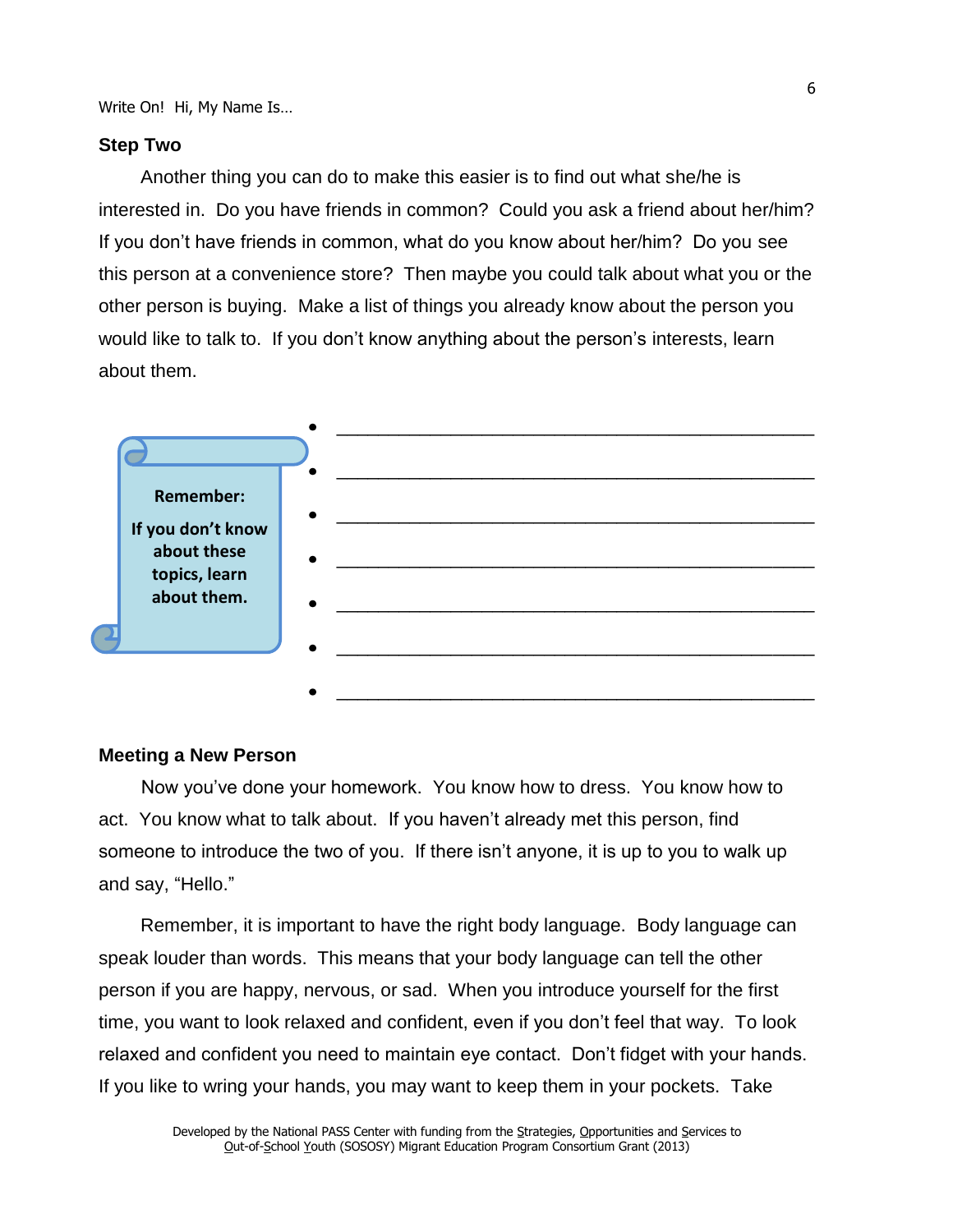several deep breaths. Practice what you are going to say. You don't want to stumble over your words. Remember to smile! A smile is very important. To get you started, take a few minutes and write your opening lines. Write a couple of different choices.



# **Your Turn**

Write a response to these scenes. What would you do?

1. Pretend you want to meet someone who always goes to the same pizza shop you do.

\_\_\_\_\_\_\_\_\_\_\_\_\_\_\_\_\_\_\_\_\_\_\_\_\_\_\_\_\_\_\_\_\_\_\_\_\_\_\_\_\_\_\_\_\_\_\_\_\_\_\_\_\_\_\_\_\_\_\_\_\_\_\_\_\_\_\_\_\_

\_\_\_\_\_\_\_\_\_\_\_\_\_\_\_\_\_\_\_\_\_\_\_\_\_\_\_\_\_\_\_\_\_\_\_\_\_\_\_\_\_\_\_\_\_\_\_\_\_\_\_\_\_\_\_\_\_\_\_\_\_\_\_\_\_\_\_\_\_

\_\_\_\_\_\_\_\_\_\_\_\_\_\_\_\_\_\_\_\_\_\_\_\_\_\_\_\_\_\_\_\_\_\_\_\_\_\_\_\_\_\_\_\_\_\_\_\_\_\_\_\_\_\_\_\_\_\_\_\_\_\_\_\_\_\_\_\_\_

\_\_\_\_\_\_\_\_\_\_\_\_\_\_\_\_\_\_\_\_\_\_\_\_\_\_\_\_\_\_\_\_\_\_\_\_\_\_\_\_\_\_\_\_\_\_\_\_\_\_\_\_\_\_\_\_\_\_\_\_\_\_\_\_\_\_\_\_\_

\_\_\_\_\_\_\_\_\_\_\_\_\_\_\_\_\_\_\_\_\_\_\_\_\_\_\_\_\_\_\_\_\_\_\_\_\_\_\_\_\_\_\_\_\_\_\_\_\_\_\_\_\_\_\_\_\_\_\_\_\_\_\_\_\_\_\_\_\_

2. Pretend that you want to meet a person who is the cousin of your best friend and the two of you are at a party.

\_\_\_\_\_\_\_\_\_\_\_\_\_\_\_\_\_\_\_\_\_\_\_\_\_\_\_\_\_\_\_\_\_\_\_\_\_\_\_\_\_\_\_\_\_\_\_\_\_\_\_\_\_\_\_\_\_\_\_\_\_\_\_\_\_\_\_\_\_

\_\_\_\_\_\_\_\_\_\_\_\_\_\_\_\_\_\_\_\_\_\_\_\_\_\_\_\_\_\_\_\_\_\_\_\_\_\_\_\_\_\_\_\_\_\_\_\_\_\_\_\_\_\_\_\_\_\_\_\_\_\_\_\_\_\_\_\_\_

\_\_\_\_\_\_\_\_\_\_\_\_\_\_\_\_\_\_\_\_\_\_\_\_\_\_\_\_\_\_\_\_\_\_\_\_\_\_\_\_\_\_\_\_\_\_\_\_\_\_\_\_\_\_\_\_\_\_\_\_\_\_\_\_\_\_\_\_\_

\_\_\_\_\_\_\_\_\_\_\_\_\_\_\_\_\_\_\_\_\_\_\_\_\_\_\_\_\_\_\_\_\_\_\_\_\_\_\_\_\_\_\_\_\_\_\_\_\_\_\_\_\_\_\_\_\_\_\_\_\_\_\_\_\_\_\_\_\_

\_\_\_\_\_\_\_\_\_\_\_\_\_\_\_\_\_\_\_\_\_\_\_\_\_\_\_\_\_\_\_\_\_\_\_\_\_\_\_\_\_\_\_\_\_\_\_\_\_\_\_\_\_\_\_\_\_\_\_\_\_\_\_\_\_\_\_\_\_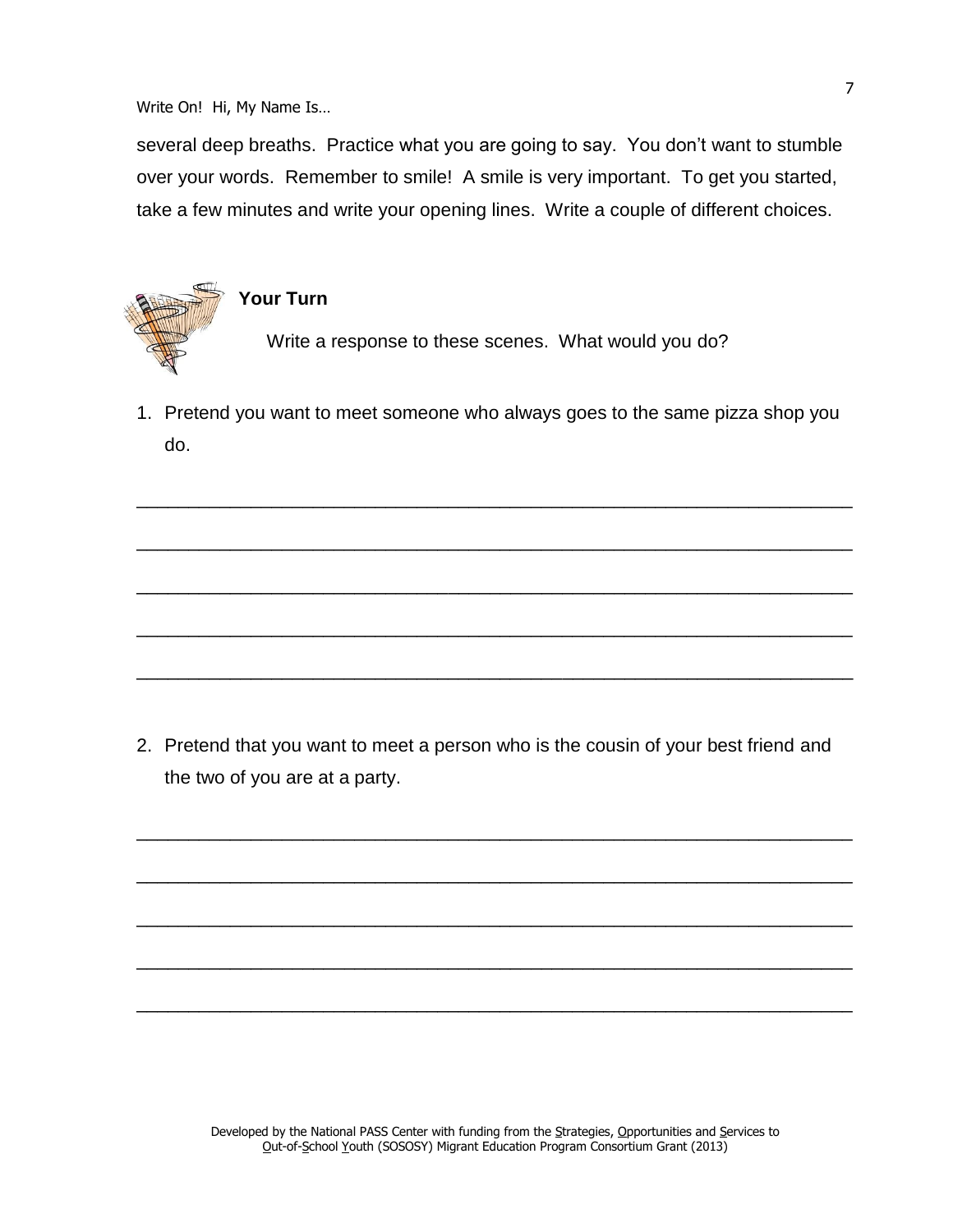#### **What Happens Now?**

There is the chance that the person won't respond. She or he may make a rude remark or just turn and leave without saying a word. If that is the case, this person wasn't interested in making a connection with you, but maybe the next one will be.

If the person answers, congratulations! Now be prepared to take the conversation further. People like others who can make them laugh. People like to get **compliments**. People like to talk about themselves and their likes and dislikes. With this in mind, make a list of questions you could ask or topics you could talk about.

Examples:

- Talk about a popular TV comedy show.
- Ask what her/his favorite sport or color or food is.
- Compliment him or her on the clothes they are wearing or the style of hair or a talent they have.
- \_\_\_\_\_\_\_\_\_\_\_\_\_\_\_\_\_\_\_\_\_\_\_\_\_\_\_\_\_\_\_\_\_\_\_\_\_\_\_\_\_\_\_\_\_\_\_\_\_\_\_\_\_\_\_\_\_\_\_\_\_\_ \_\_\_\_\_\_\_\_\_\_\_\_\_\_\_\_\_\_\_\_\_\_\_\_\_\_\_\_\_\_\_\_\_\_\_\_\_\_\_\_\_\_\_\_\_\_\_\_\_\_\_\_\_\_\_\_\_\_\_\_\_\_ \_\_\_\_\_\_\_\_\_\_\_\_\_\_\_\_\_\_\_\_\_\_\_\_\_\_\_\_\_\_\_\_\_\_\_\_\_\_\_\_\_\_\_\_\_\_\_\_\_\_\_\_\_\_\_\_\_\_\_\_\_\_ \_\_\_\_\_\_\_\_\_\_\_\_\_\_\_\_\_\_\_\_\_\_\_\_\_\_\_\_\_\_\_\_\_\_\_\_\_\_\_\_\_\_\_\_\_\_\_\_\_\_\_\_\_\_\_\_\_\_\_\_\_\_ \_\_\_\_\_\_\_\_\_\_\_\_\_\_\_\_\_\_\_\_\_\_\_\_\_\_\_\_\_\_\_\_\_\_\_\_\_\_\_\_\_\_\_\_\_\_\_\_\_\_\_\_\_\_\_\_\_\_\_\_\_\_

Armed with these helpful hints, you are sure to find success. Remember to practice, practice, practice. Don't give up!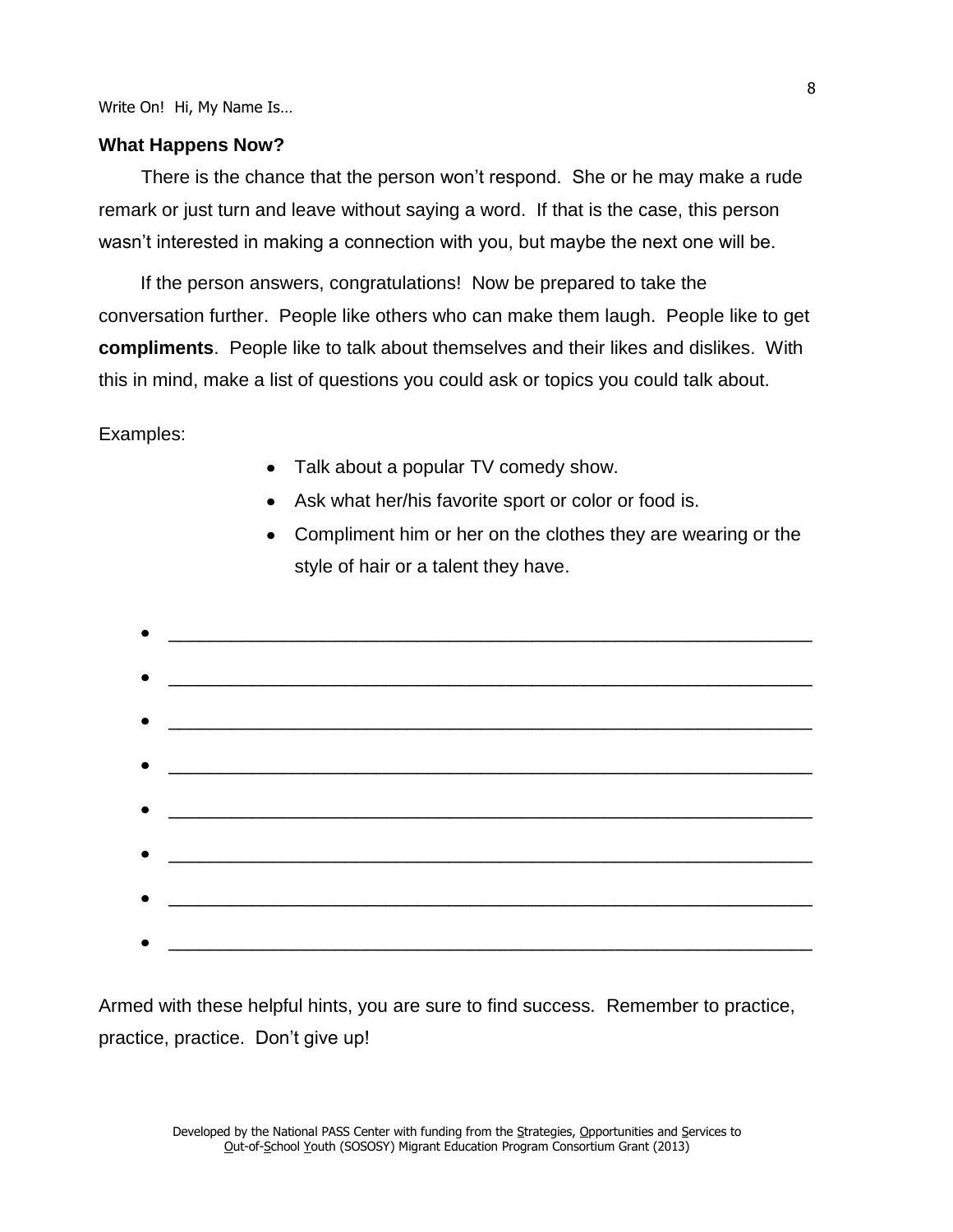# **Finishing Up**

Write about a time when you met a new person. How did it go? Are there things you wish you had done differently? Are there parts of that time that you are proud of? Tell about ways that you can improve the way you act when you meet someone.